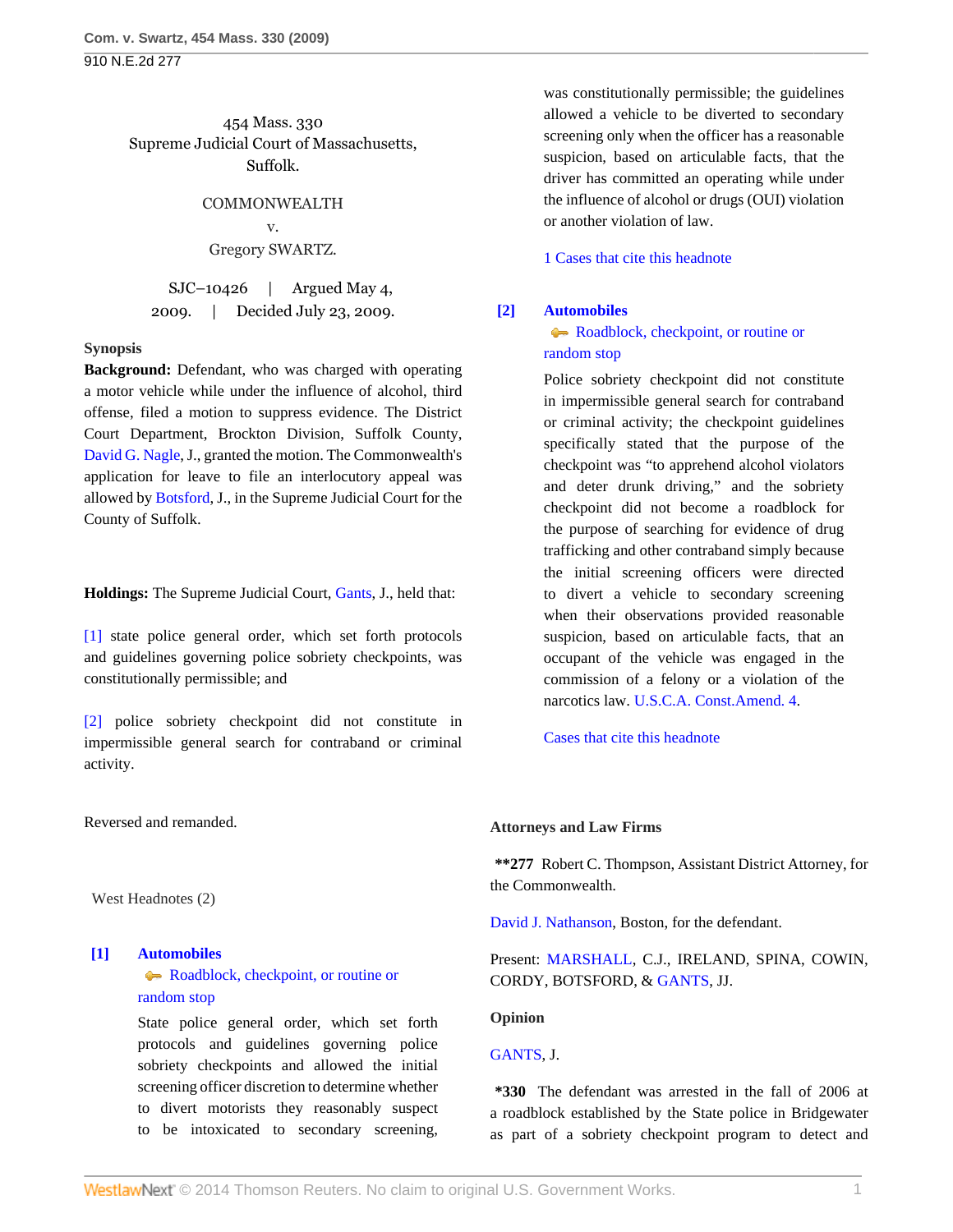910 N.E.2d 277

deter drunk driving (sobriety checkpoint), and charged with operating a motor vehicle while under the influence of alcohol, third offense, in **\*331** violation of [G.L. c. 90,](http://www.westlaw.com/Link/Document/FullText?findType=L&pubNum=1000042&cite=MAST90S24&originatingDoc=Ic38a1c2976b511de9988d233d23fe599&refType=LQ&originationContext=document&vr=3.0&rs=cblt1.0&transitionType=DocumentItem&contextData=(sc.Search)) [§ 24](http://www.westlaw.com/Link/Document/FullText?findType=L&pubNum=1000042&cite=MAST90S24&originatingDoc=Ic38a1c2976b511de9988d233d23fe599&refType=LQ&originationContext=document&vr=3.0&rs=cblt1.0&transitionType=DocumentItem&contextData=(sc.Search)). The roadblock was conducted **\*\*278** pursuant to State police General Order TRF–15 (TRF–15), which sets forth protocols and guidelines governing sobriety checkpoints conducted in Massachusetts, supplemented by orders and instructions specific to this roadblock included in the saturation patrol and sobriety checkpoint operational plans and directives (operations plan). At the time of the defendant's arrest, TRF–15 allowed, but did not require, an officer who makes an initial stop of a vehicle at a sobriety checkpoint to divert the vehicle to a secondary screening area for further inquiry when the officer has a reasonable suspicion, based on articulable facts, that the driver is operating while under the influence of alcohol or drugs (OUI) or has committed another violation of law. A judge in the Brockton Division of the District Court Department allowed the defendant's motion to suppress evidence resulting from his seizure at the roadblock, concluding that the guidelines contained in TRF–15 are unconstitutional on their face because they give officers discretion to decide which drivers stopped at the initial checkpoint will be directed to secondary screening.

<span id="page-1-0"></span>**[\[1\]](#page-0-0)** The first question presented is whether TRF–15 allows a constitutionally impermissible amount of discretion to the initial screening officers to select which drivers are diverted to secondary screening. This question is also the first question we decided today in *[Commonwealth v. Murphy,](http://www.westlaw.com/Link/Document/FullText?findType=Y&serNum=2019428154&pubNum=0000999&originationContext=document&vr=3.0&rs=cblt1.0&transitionType=DocumentItem&contextData=(sc.Search))* 454 Mass. [318, 910 N.E.2d 281, 2009 WL 2170479 \(2009\),](http://www.westlaw.com/Link/Document/FullText?findType=Y&serNum=2019428154&pubNum=0000999&originationContext=document&vr=3.0&rs=cblt1.0&transitionType=DocumentItem&contextData=(sc.Search)) and we reach the same conclusion here as in that case: TRF–15 falls within constitutional parameters because its guidelines permit a vehicle to be diverted to secondary screening only when the officer has a reasonable suspicion, based on articulable facts, that the driver has committed an OUI violation or another violation of law. The second question presented is whether the sobriety checkpoint here was an unconstitutional roadblock to search generally for contraband or criminal activity, because officers were directed to divert vehicles to secondary screening if they observed contraband or otherwise reasonably suspected a felony or narcotic law violation. We conclude that a sobriety checkpoint does not become a roadblock whose purpose is to search for evidence of drug trafficking and other contraband simply because officers are directed that, when looking for signs of intoxication, they are not to ignore contraband or evidence of criminal activity in plain view. **\*332** Accordingly, we reverse the order allowing the motion to suppress and remand the case to the District Court for further proceedings.

<span id="page-1-1"></span> $Factors.$ <sup>[1](#page-3-0)</sup> On October 15, 2006, a vehicle operated by the defendant, Gregory Swartz, was stopped at a sobriety checkpoint operated by State troopers on Route 18 in Bridgewater. The roadblock was to commence at 10 P.M. on October 14 and end at 2 A.M. on October 15. The roadblock was governed by TRF–15, supplemented by the operations plan.

<span id="page-1-2"></span>The relevant provision of TRF–15 in effect at the time of the defendant's arrest states: "If there is reasonable suspicion, based upon articulable facts, that the operator and/ or passenger(s) is committing or has committed an OUI violation or other violation of law, that vehicle *may* be directed from the normal flow of traffic and the offender(s) checked further" (emphasis added). <sup>[2](#page-3-1)</sup> The operations plan included a **\*\*279** set of written instructions issued on September 20, 2006, by Major Michael J. Crisp, the troop commander, to Captain Gerard A. Coletta, the officer charged with carrying out the roadblock. The instructions directed, among other things, that the planned roadblock "will be conducted in accordance with" TRF–15. Paragraph seven of the written instructions specifies:

"Upon stopping a motor vehicle, the engaging officer shall make a brief and courteous statement to the operator of the motor vehicle, such as 'Good Evening, this is a State Police Sobriety Checkpoint, we're checking all operators for sobriety. Sorry for the inconvenience. Good night.' If the officer observes any articulable sign of intoxication or impairment or if the officer observes contraband, then **\*333** further inquiry should be made at the area designated on the diagram [the secondary screening area]. The operator of the motor vehicle shall be allowed to drive to the designated area unless extreme intoxication or impairment is evident and obvious."

Written guidelines in a duty assignment sheet distributed to participating officers assigned to the initial screening point provide:

"5. If there is reasonable suspicion, based upon articulable facts and circumstances, that the operator and/ or passenger(s) is committing or has committed an alcohol related violation or other violation of law, the vehicle may be directed from the normal flow of traffic and the offender(s) checked further.

"6. The following violations and/or observations warrant directing a motorist to drive to the check area: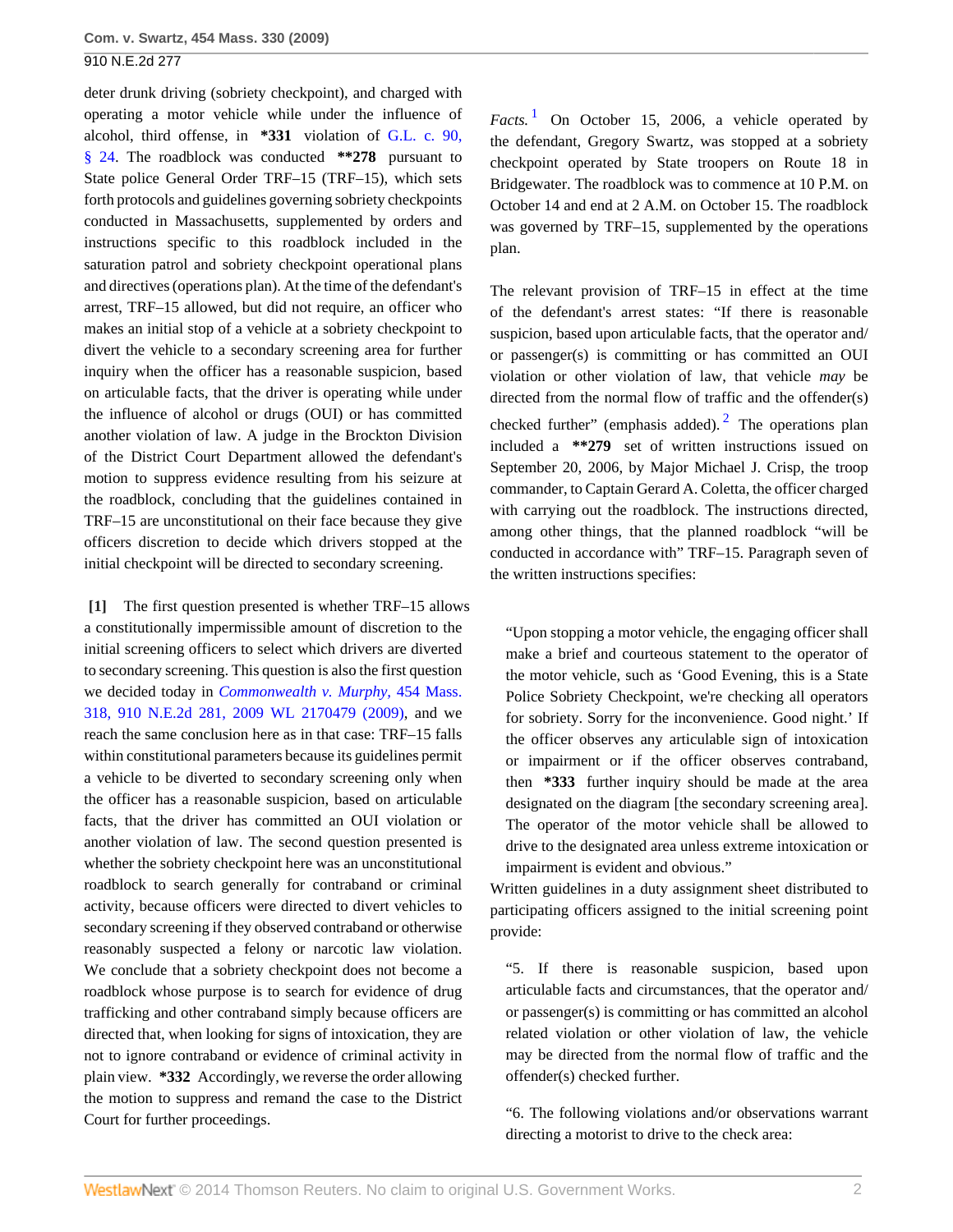"[a.] Any articulable sign that would lead you to suspect the motorist may be under the influence of alcohol and or impairing substances.

"[b.] Any observation of a crime that would amount to a felony or narcotic law violation.

"[c.] Any violation of an alcohol related crime.

"[d.] Any violation of a motor vehicle law committed in your presence."

Officers were directed in the duty assignment sheet to "bear in mind that the primary goal of the Sobriety Checkpoint is to apprehend alcohol violators and deter drunk driving."

The defendant filed a motion to dismiss or, in the alternative, to suppress evidence obtained during his detention. The judge held a hearing at which the defendant argued that the sobriety checkpoint plan and directives were unconstitutional on their face. No witnesses testified at the hearing. The judge allowed the defendant's motion, concluding that the word "may" in TRF–15 placed impermissible discretion in individual officers as to which drivers would be allowed to pass through after the initial brief **\*334** stop and which drivers would be diverted to secondary screening. According to the judge, "the guidelines made it quite possible for the officers to detain or release individuals who displayed similar levels of intoxication."

The Commonwealth sought leave to appeal from the judge's decision under **\*\*280** [Mass. R.Crim. P. 15\(a\)\(2\)](http://www.westlaw.com/Link/Document/FullText?findType=L&pubNum=1000042&cite=MASTRCRPR15&originatingDoc=Ic38a1c2976b511de9988d233d23fe599&refType=LQ&originationContext=document&vr=3.0&rs=cblt1.0&transitionType=DocumentItem&contextData=(sc.Search)), as appearing in 422 Mass. 1501 (1996), which was allowed by a single justice of this court and transmitted to this court for determination. [3](#page-3-2)

<span id="page-2-1"></span>*Discussion.* For the reasons detailed in *Commonwealth v. Murphy, supra,* we conclude that the apparent grant of discretion in TRF–15 allowing initial screening officers at sobriety checkpoints to determine whether to divert motorists they reasonably suspect to be intoxicated to secondary screening is constitutionally permissible.

<span id="page-2-0"></span>**[\[2\]](#page-0-1)** The defendant also sets forth, for the first time on appeal, a second challenge to the validity of the guidelines under which the Bridgewater roadblock operated. He argues in his brief that the roadblock was, for practical purposes, a general search for contraband or criminal activity. He rests his argument on three different documents: (1) Major Crisp's

written instructions directing participating officers to detain motorists if they observe "any articulable sign of intoxication or impairment or if the officer observes contraband"; (2) § 1.1 of the division commander's order, which purports to impose a "zero tolerance" enforcement policy; and (3) the duty assignment sheet given to individual officers, which authorizes the initial screening officer to divert a vehicle to secondary screening if there is "[a]ny observation of a crime that would amount to a felony or narcotic law violation."

In *[Commonwealth v. Rodriguez,](http://www.westlaw.com/Link/Document/FullText?findType=Y&serNum=2000033295&pubNum=578&originationContext=document&vr=3.0&rs=cblt1.0&transitionType=DocumentItem&contextData=(sc.Search))* 430 Mass. 577, 584– [585, 722 N.E.2d 429 \(2000\)](http://www.westlaw.com/Link/Document/FullText?findType=Y&serNum=2000033295&pubNum=578&originationContext=document&vr=3.0&rs=cblt1.0&transitionType=DocumentItem&contextData=(sc.Search)), we held that "roadblocks for the purpose of searching for evidence of drug trafficking and other contraband violate art. 14" of the Massachusetts Declaration of Rights. We noted that "[r]oadblocks established for the purpose of interdicting **\*335** drugs and other contraband essentially give to the police the same powers with respect to individuals in their automobiles as the writs of assistance granted to the British officials with respect to individuals in their homes." *Id.* [at](http://www.westlaw.com/Link/Document/FullText?findType=Y&serNum=2000033295&pubNum=578&originationContext=document&vr=3.0&rs=cblt1.0&transitionType=DocumentItem&contextData=(sc.Search)) [585, 722 N.E.2d 429.](http://www.westlaw.com/Link/Document/FullText?findType=Y&serNum=2000033295&pubNum=578&originationContext=document&vr=3.0&rs=cblt1.0&transitionType=DocumentItem&contextData=(sc.Search)) Each of the documents on which the defendant relies to argue that the purpose of this roadblock was to search for evidence of drug trafficking and other contraband, however, plainly reflects that the purpose of the roadblock was to check sobriety. Indeed, the duty assignment sheet expressly declared that the primary goal of the sobriety checkpoint was "to apprehend alcohol violators and deter drunk driving." We do not conclude that a sobriety checkpoint becomes a roadblock for the purpose of searching for evidence of drug trafficking and other contraband simply because the initial screening officers are directed to divert a vehicle to secondary screening when their observations provide reasonable suspicion, based on articulable facts, that an occupant of the vehicle is engaged in the commission of a felony or a violation of the narcotics law. Nothing in our cases suggests that an officer participating in an initial lawful encounter with a driver must, or even should, turn a blind eye to contraband or evidence in plain view that provides reasonable suspicion that a crime has been, or is being, committed. See, e.g., *[Commonwealth v. Sergienko,](http://www.westlaw.com/Link/Document/FullText?findType=Y&serNum=1987024768&pubNum=578&originationContext=document&vr=3.0&rs=cblt1.0&transitionType=DocumentItem&contextData=(sc.Search))* 399 [Mass. 291, 294–295, 503 N.E.2d 1282 \(1987\)](http://www.westlaw.com/Link/Document/FullText?findType=Y&serNum=1987024768&pubNum=578&originationContext=document&vr=3.0&rs=cblt1.0&transitionType=DocumentItem&contextData=(sc.Search)) (officer **\*\*281** allowed to observe objects in plain view when officer was lawfully in position to observe). <sup>[4](#page-3-3)</sup>

<span id="page-2-2"></span>We conclude that the Commonwealth has satisfied its burden of establishing that the roadblock involved in this case was governed by lawful guidelines. See *[Commonwealth](http://www.westlaw.com/Link/Document/FullText?findType=Y&serNum=2019428154&pubNum=578&originationContext=document&vr=3.0&rs=cblt1.0&transitionType=DocumentItem&contextData=(sc.Search)) v. Murphy,* [454 Mass. 318, 328–329, 910 N.E.2d 281](http://www.westlaw.com/Link/Document/FullText?findType=Y&serNum=2019428154&pubNum=578&originationContext=document&vr=3.0&rs=cblt1.0&transitionType=DocumentItem&contextData=(sc.Search)) [\(2009\).](http://www.westlaw.com/Link/Document/FullText?findType=Y&serNum=2019428154&pubNum=578&originationContext=document&vr=3.0&rs=cblt1.0&transitionType=DocumentItem&contextData=(sc.Search)) See also *[Commonwealth v. McGeoghegan,](http://www.westlaw.com/Link/Document/FullText?findType=Y&serNum=1983123858&pubNum=578&originationContext=document&vr=3.0&rs=cblt1.0&transitionType=DocumentItem&contextData=(sc.Search))* 389 Mass.